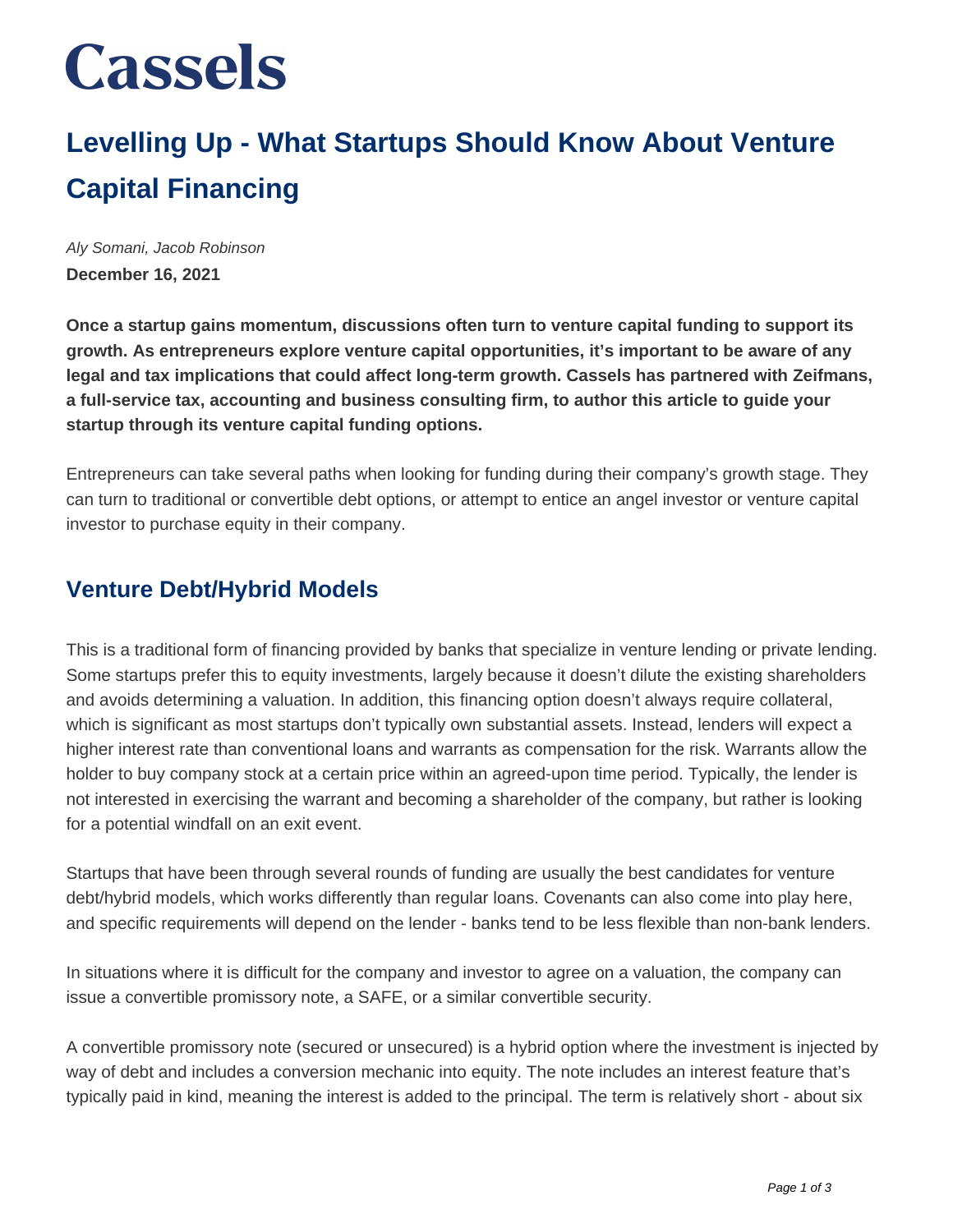## **Cassels**

months to two years. Generally, the debt converts into equity at the next qualified financing (which is typically a financing that is greater than \$1 million) and if a qualified financing doesn't occur during the term, the holder would have the option to convert into equity at a pre-determined valuation or call the loan.

It's important to know the tax implications of convertible debt. Sometimes, when this debt is converted into equity, Canada's debt forgiveness rules - which allows a lender to forgive some or all of a loan - may apply. This could lead to adverse tax consequences, as some of the forgiven amount can be included in the debtor's income. If a company's liabilities are less than its assets, the debt forgiveness rule usually doesn't apply.

Simple Agreements for Future Equity (SAFEs) are similar to convertible debt but don't involve interest or set repayment dates, making them a much more flexible option for entrepreneurs. Depending on the agreedupon terms and when equity is issued, the debt forgiveness rule may cause tax complications as well.

It's also important to note that residency of the holder of a convertible note or SAFE may impact a company's corporate status, which could lead to higher taxes. A company can lose its status if the corporation is controlled by a non-resident of Canada, or if it's controlled by any public corporation.

### **Equity Financing**

Generally speaking, there are two sources of equity financing at the growth stage - angel investors and venture capital investors. Both actors in the ecosystem are often sophisticated, and are looking for some degree of control and decision-making power in their company.

In both instances, these investors will be looking to purchase convertible preferred shares in the company as opposed to common shares that are typically issued to founders and employees. The features of convertible preferred shares vary across different stages of funding but Canadian venture deals generally start with the Canadian Venture Capital Association model preferred share terms.

There can be many reasons why a preferred share is "preferred" to a common share but invariably a preferred share will rank ahead of a common share in the event of an insolvency or wind-up of the company.

### **Capital Gains**

When conducting an equity financing, it's important to know how new or departing shareholders can benefit from the Lifetime Capital Gain Exemption (LCGE). Any investor selling shares in a qualifying Canadian business and receiving up to \$900,000 in profit, can save a substantial amount in taxes through the LCGE.